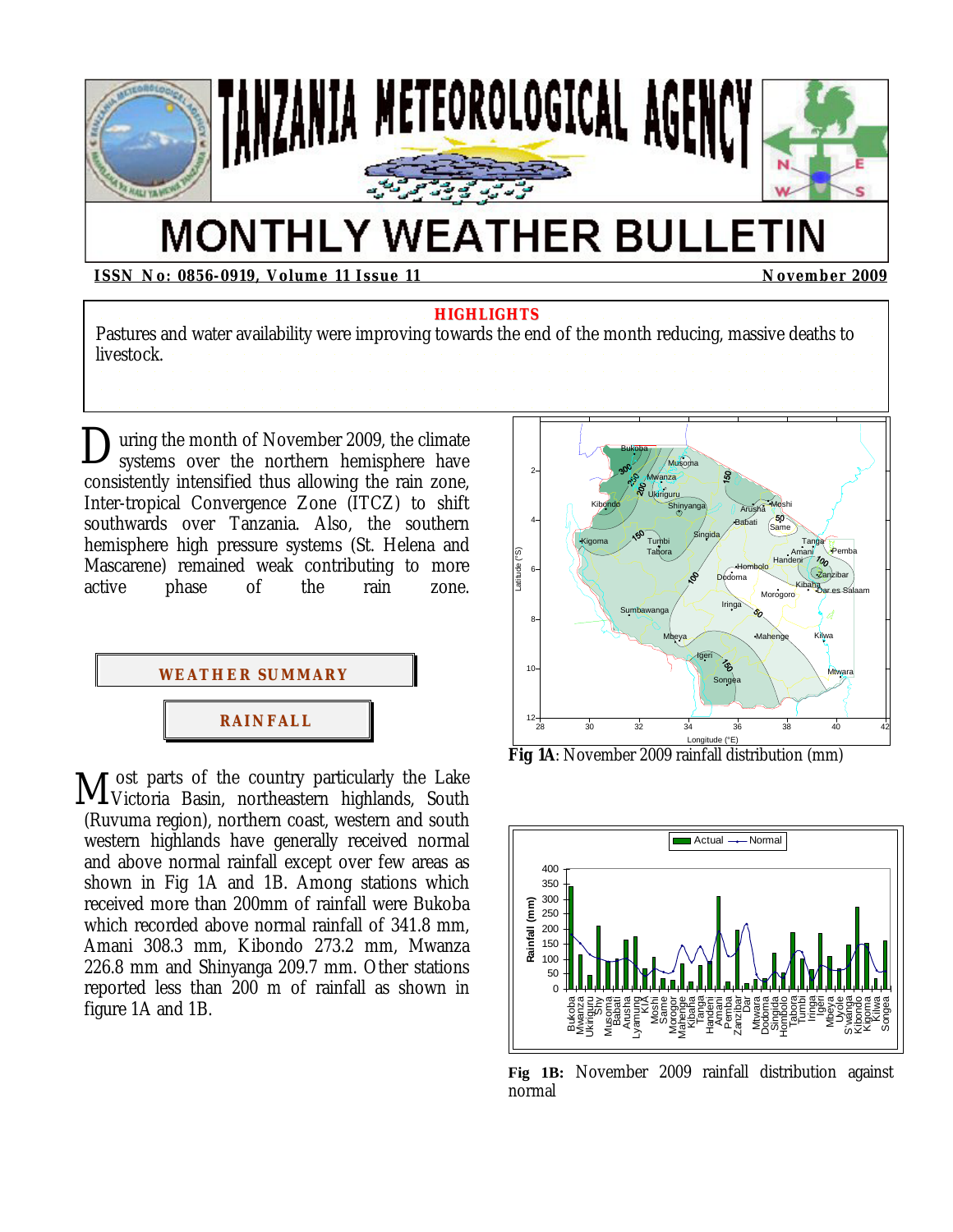#### **Volume 11, Issue 11 November 2009**

## **MEAN AIR TEMPERATURE**

uring the month under review the country experienced cool to hot temperatures whereas the higher altitude areas of the country (southwestern and northeastern highlands) experienced cool temperatures as indicated in Figure 2A. D



**Fig2A**: November 2009 Mean Maximum Temperature  $(^{\circ}C)$ 



**Fig 2B:** November 2009 Mean Minimum Temperature  $({}^{\circ}C)$ 

Mean maximum air temperatures recorded ranged between 27 ºC and 33 ºC. The highest absolute maximum temperature of 33.6 °C was recorded at Dodoma during the third dekad of the month. The lowest mean maximum temperature was 23.6 °C at Sumbawanga in the southwestern highlands.

The mean minimum air temperatures recorded ranged from 13 ºC to 26 ºC. The lowest value of mean minimum temperatures recorded was 13.1 °C at Sumbawanga in the southwestern highlands while the highest value of 25.8 °C was Kilwa over the coastal belt.

## **MEAN SUNSHINE HOURS**

unshine duration records across the country Sunshine duration records across the country<br>during November show that the mean bright sunshine hours ranged from about 5 hrs/day over west of Lake Victoria Basin and northeastern highlands to more than 10 hrs/day over northern coast areas as shown in Figure 3.



**Fig 3:** November 2009 Mean Sunshine Hours (hrs/day)

## **MEAN WI ND SPEED**

 ean wind speeds across the country ranged Mean wind speeds across the country ranged between 4 to more than 10 km/hr during the month of November as shown in Figure 4. Some parts of southwestern highlands experienced wind speeds exceeding 10 km/hr. Low wind speed of below 4 km/hr was recorded over some parts of northeastern highlands (Lyamungo). Windy conditions experienced over some parts of southwestern highlands (Mbeya) enhanced evaporation rates.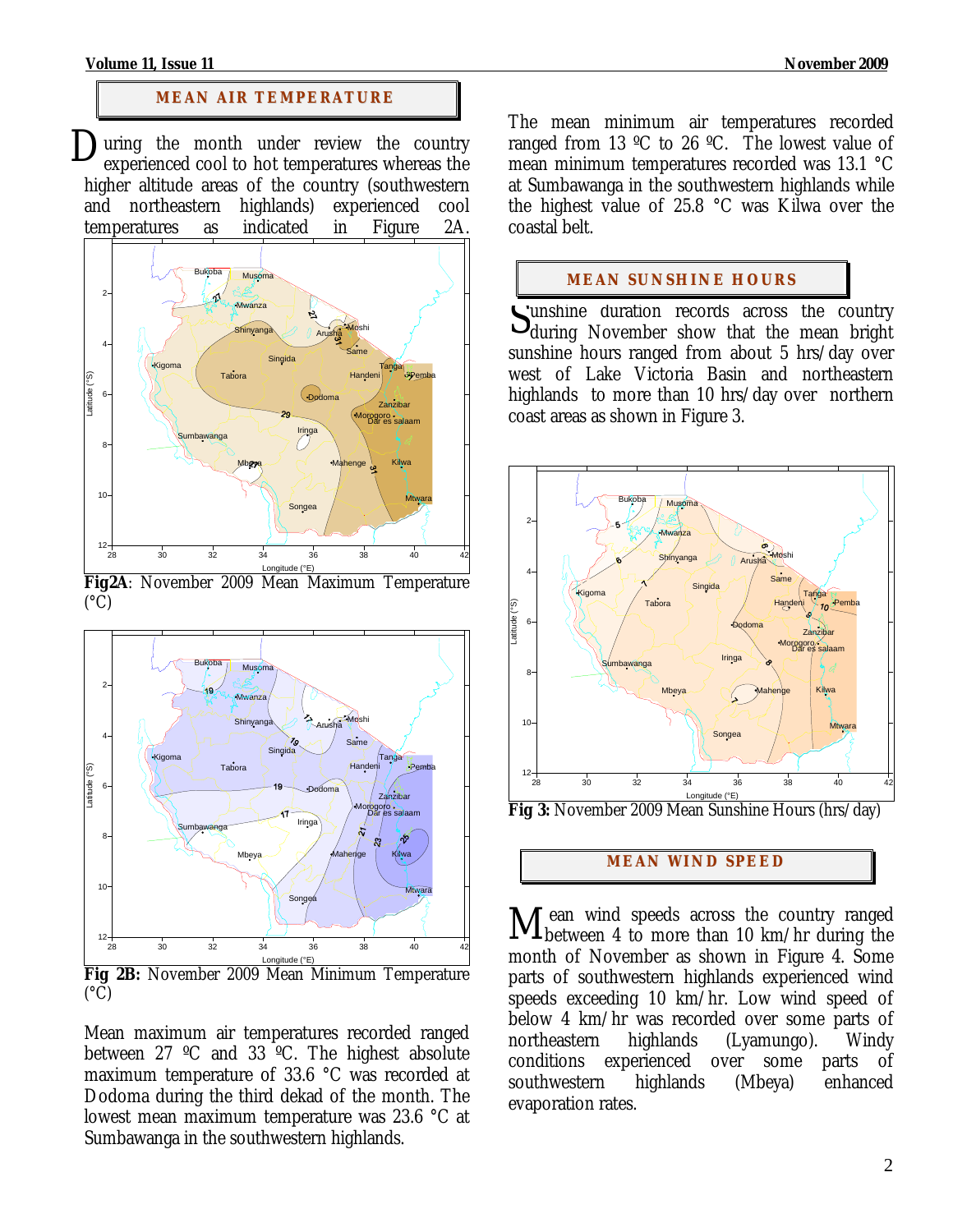

**Fig 4:** November 2009 Mean wind speed (km/hr)

# **SATELLITE I NFORMATION**

Figure 5 depicts some improvement of vegetation<br>
coverage during the second dekad of November<br>
2009 as Normalized Difference Vegetation Index coverage during the second dekad of November 2009 as Normalized Difference Vegetation Index (NDVI) from METEOSAT satellite sensor. In the second dekad of November 2009, the satellite depicted NDVI between very low to low indices over most parts of the northeastern highlands (Arusha, and Manyara), central parts of Shinyanga region, central (Dodoma and Singida regions) and southern Morogoro region. However, the vegetation has performed better (high to very high indices) mainly over some parts of Lake Victoria Basin, southwestern highlands, southern regions and coastal belt due to soil moisture improvement as a result of the ongoing seasonal rains. Thus, pasture availability for livestock is likely to improve.



**Fig 5:** Vegetation condition during November 11-20, 2009

# **AGROMETEOROLOGICAL SUMMARY**

 mproved soil moisture supply observed over  $\perp$  several areas mainly in northeastern highlands and Lake Victoria basin during the month was conducive, thus, enhanced field activities ranging from land preparation and planting to weeding of crops notably maize as reported from those areas. In Kagera region early planted beans and crops were being harvested in parts whereas in some areas the crops, affected by both late and false start of the season. Over much of the northern coast (Pangani district) and lowlands of Rombo and Same districts in the northeastern highlands, farmers during the period were actively involved in planting, gap filling and replanting of crops which resulted from poor seed germination and wilting of early planted crops. Generally, crops were at between early to advanced vegetative growth stages ranging from poor to good state.